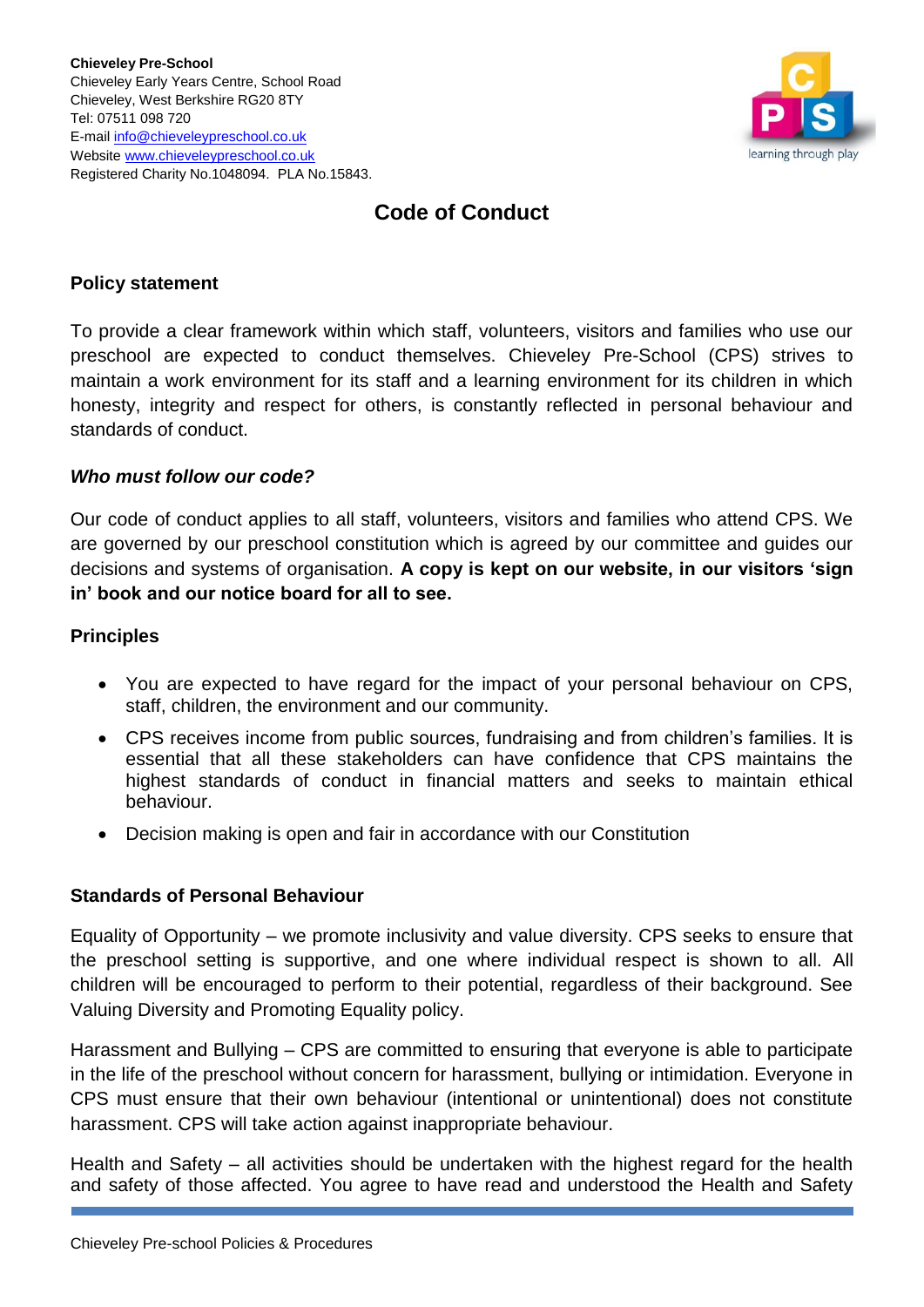

policy and Emergency Closure Procedure including Fire Drill.

Relationships with other members of staff or children: CPS does not concern itself with the private lives of its staff unless they affect its effective operation or its reputation.

Performance: CPS expects individuals to follow all reasonable rules and instructions given by those supervising or managing their activities and/or work areas. CPS expects appropriate language and prohibits the use of swearing.

Misuse of drugs and alcohol: It is a disciplinary offence to be on CPS premises and/or carrying out official duties when under the influence of alcohol or non-medically prescribed drugs.

No Smoking - our setting is a no-smoking environment both indoors and outdoors. Staff, visitors and volunteers who smoke do not do so during working hours, unless on a break and off the premises.

Gambling: activities must not be conducted on CPS premises, discretion may be used in relation to small raffles for charitable purposes or occasional sweepstakes etc.

Conduct outside work: Unlawful, anti-social or other conduct which may jeopardise CPS's reputation or position will be dealt with through the disciplinary procedure.

Mobiles – see our policy on use of mobile phones

Confidentiality – CPS expects individuals to adhere to our Confidentiality Policy and Record Keeping Policy.

Dress code – staff wear uniform in preschool and volunteers and visitors are asked to dress appropriately for the tasks being undertaken. Clothing may reflect their ethnicity and lifestyle, but should not be provocative or cause offence to those with whom they have contact. Clothes should cover personal areas of the body and any tattoos or body piercings or similar, that could cause offence to others, should be covered. Appropriate footwear with solid bases that enclose the feet should be worn. Staff should ensure nails are clean, neat and tidy. If painted, nail varnish should be in good condition.

Jewellery - staff and volunteers are asked not to wear jewellery or fashion accessories, such as belts or high heels, that may pose a danger to them or children whilst at the setting.

# **Breaches of this code**

This code of conduct has been drawn up to provide a source of guidance to people involved in CPS. It is not a contractual document and can be amended at any time by the Committee and published. All staff and volunteers must comply with both the provisions of this code and the full policies and procedures, breaches of which will be taken seriously and may result in